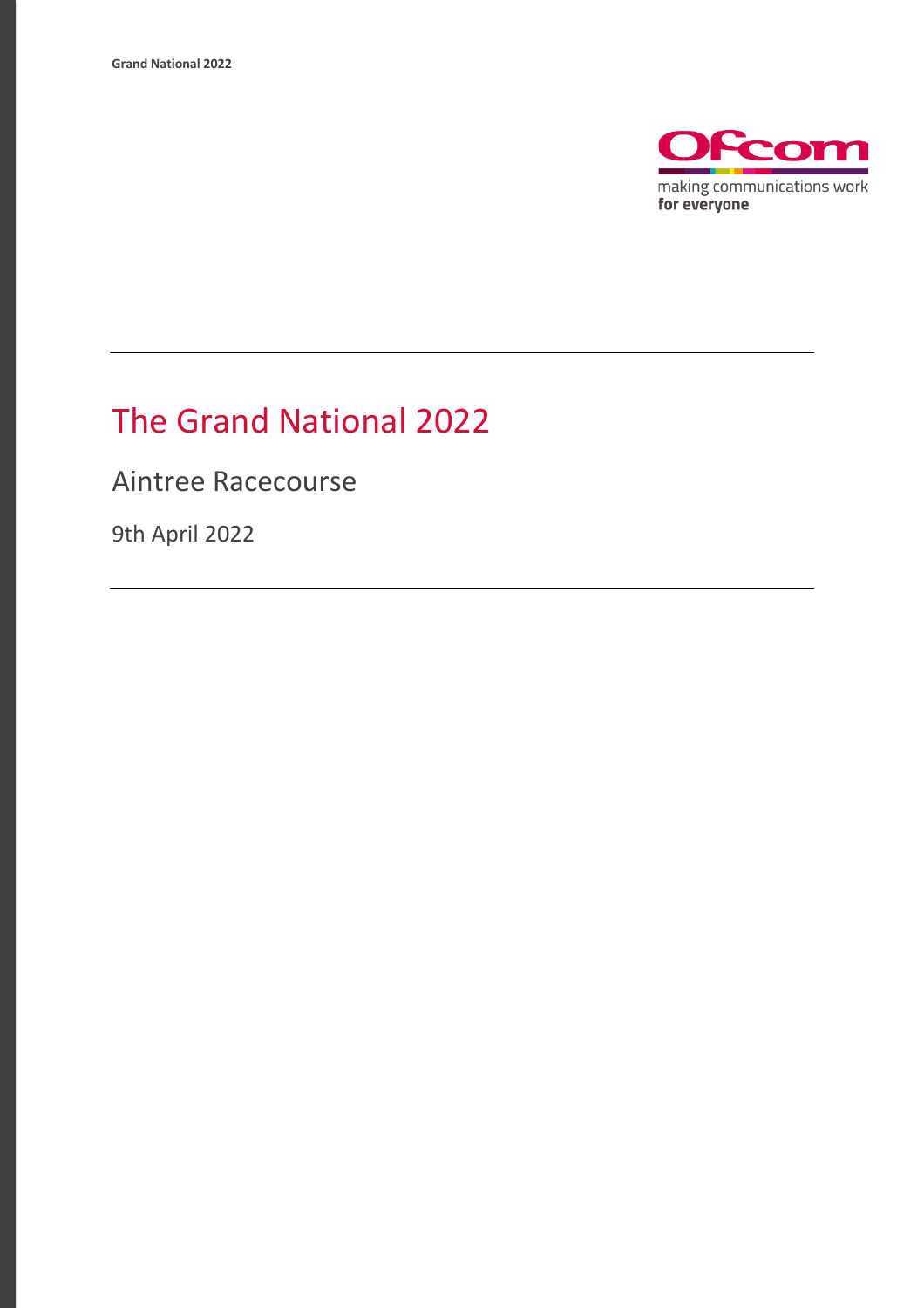### Introduction

The Grand National is a returning fixture in our event season. This event remains a major event because it requires extensive co-ordination of wireless microphones, in ear monitors (IEMs) and talkback systems.

This year the event will be coordinated by Justin Whillock.

Frequency Coordinator



Justin Whillock

On the following pages you will find information relating to The Grand National which we hope you find useful. This information highlights each stage of the Major Event process from applying through to go live at the event. If there is any additional information you need then please do not hesitate to contact Justin who will be happy to help.

E-mail: [justin.whillock@ofcom.org.uk](mailto:%20justin.whillock@ofcom.org.uk)

Direct Dial: +44 (0) 20 7981 3632

Mobile: +44 (0) 7872 421 225

Our office contact details are: +44 (0) 207 981 3803 or email: pmse@ofcom.org.uk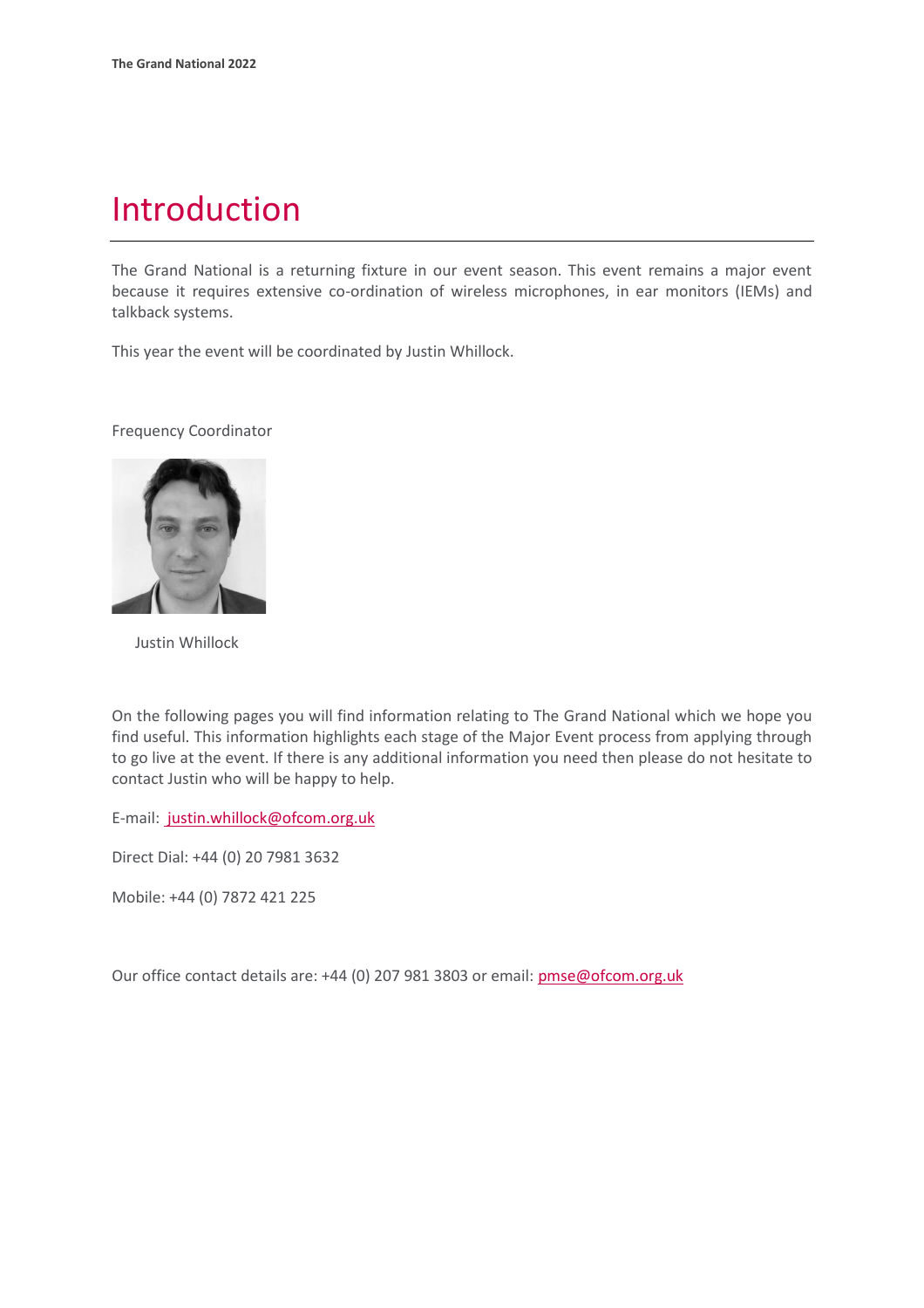## **Contents**

#### **Section**

| 1. Application Process        | 1             |
|-------------------------------|---------------|
| 2. Coordination and Licensing | $\mathcal{P}$ |
| 3. Event Time                 | $\mathbf{R}$  |
| 4. Useful Contacts            | Δ             |
|                               |               |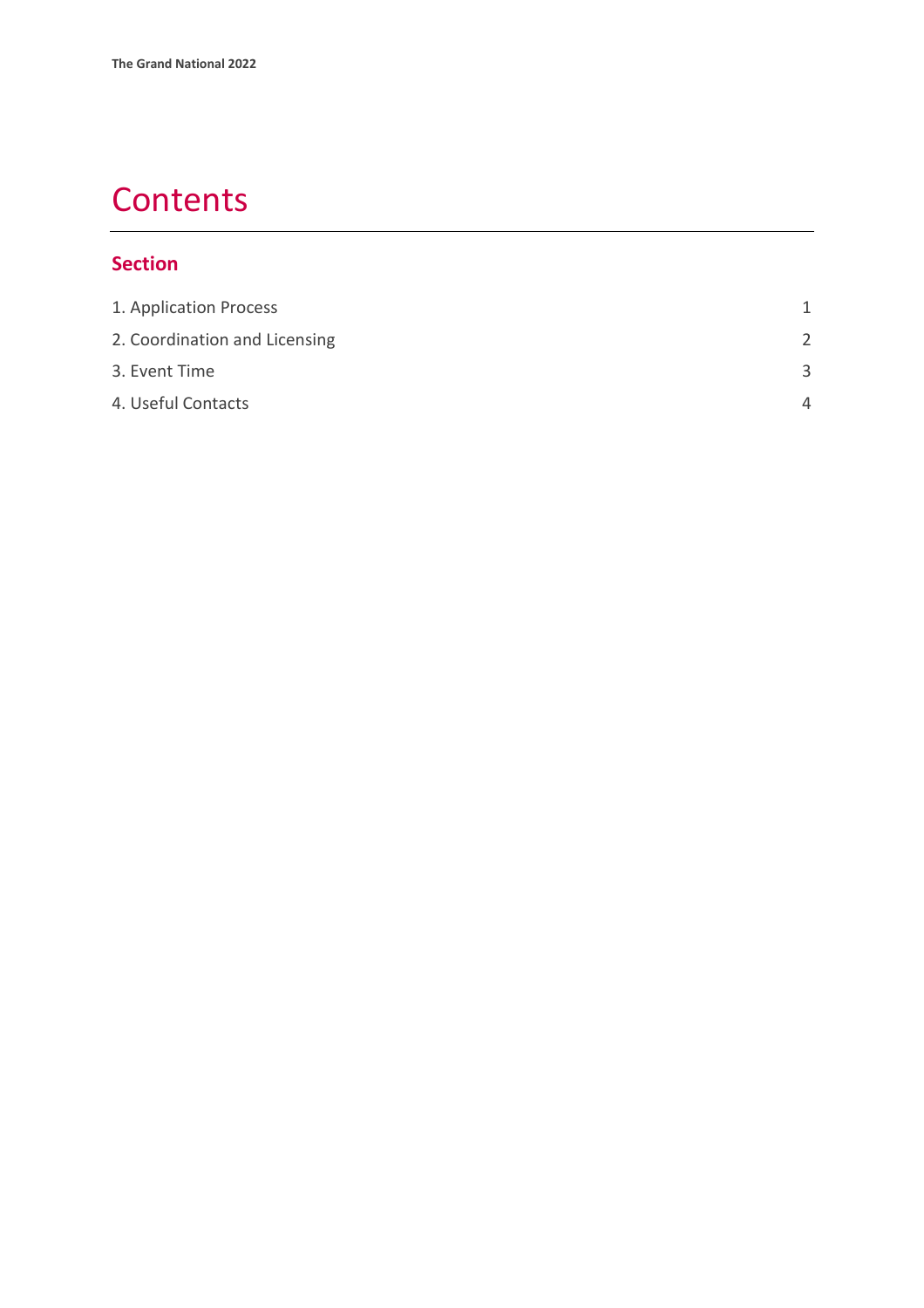## <span id="page-3-0"></span>1. Application Process

#### **Submit your completed application form to Ofcom PMSE by 11th March 2022**



**We aim to issue licences (where applications have been received within the stated time periods) on or before the 25th March 2022**



**Payment MUST be received before the start of the event, otherwise you will not be licensed to use frequencies.**

We accept Debit/Credit Cards, Cheques and Bank Transfers or can take payment from existing carnets. *Please note that Ofcom PMSE are unable to accept payments made by AMEX.*

#### **1.1**

As the Grand National is designated a Major Event, applications for frequencies will not be subject to Ofcom's usual three-day turnaround rule. All frequency applications will be collated and worked on at the same time in order to achieve the best frequency allocation plan.

The list of available TV channels for these venues can be found on the UHF Mic Planner via the Login page of the Ofcom PMSE website [www.ofcom.org.uk/pmse.](http://www.ofcom.org.uk/pmse) The availability of these frequencies will be limited due to other licenced users nearby and the digital footprint. You may wish to consult this tool before submitting your frequency request to us.

Applications can be submitted via the online Event Application process, or by submitting an application form in the usual manner. All application forms are downloadable from our website.

On receipt of all frequency applications customers will be notified via email that their application has been received. Once applications have been reviewed, customers will be contacted if there are any immediate concerns regarding their requirements, or if any relevant information has been omitted.

It is advisable It is advisable to submit frequency applications by the **11th March 2022** as applications submitted later than this may not be accommodated as required.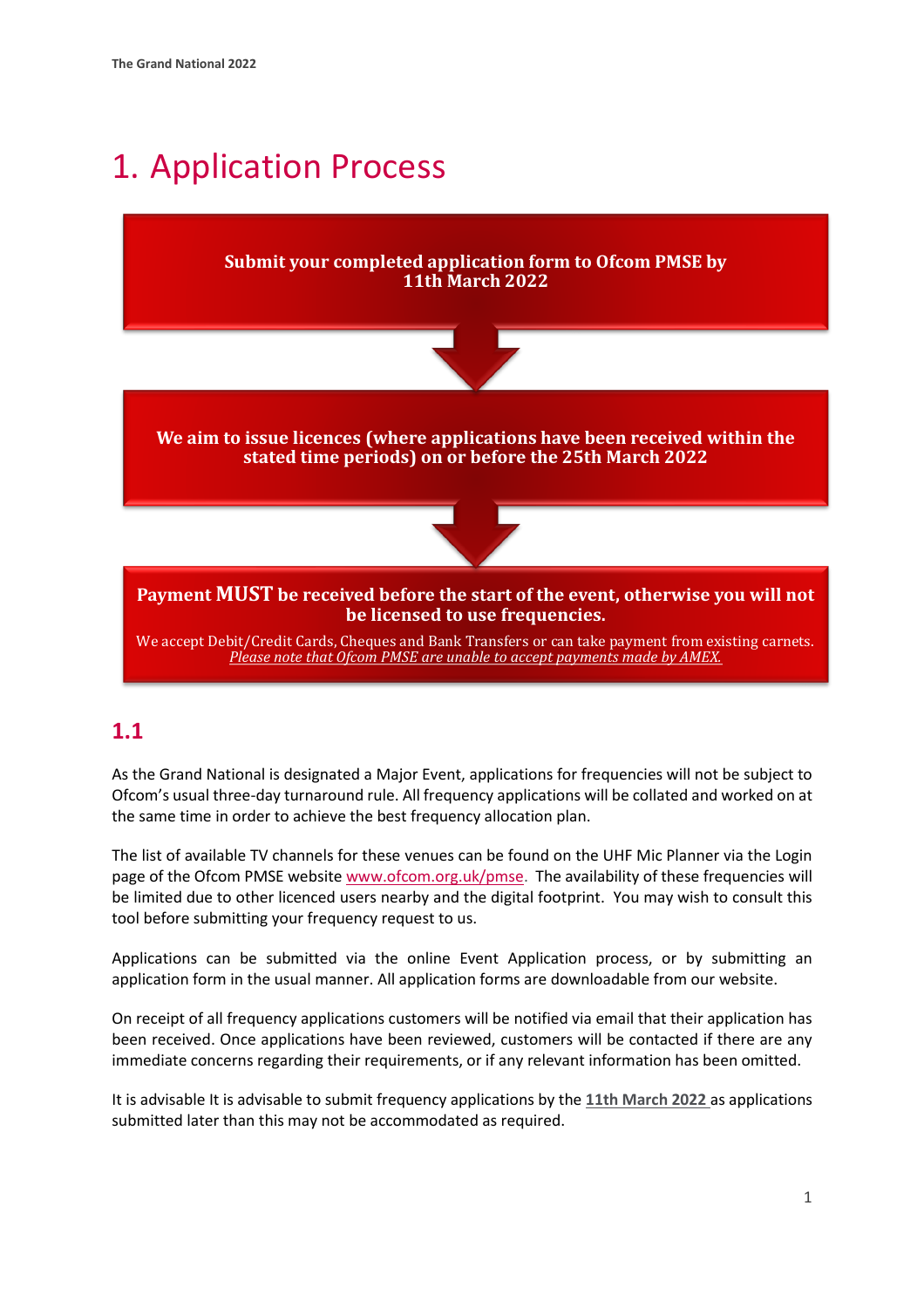# <span id="page-4-0"></span>2. Coordination and Licensing

### **General Information**

Upon receipt of the application you will be contacted to confirm that we have received it. Any coordination issues or changes that may be required will be addressed directly to the applicant.

Aintree has different areas that receive antennas can be placed, such as the concourse, the cloister and the parade area. Knowing the exact location of your equipment is vital to the successful coordination of this RF heavy event.

Information key to the coordination process includes:

- The number of wireless microphones, in ear monitors and wireless talkback systems and wireless cameras required
- The frequency range that equipment will tune across (greater flexibility will aid the coordination process)
- The location of transmit antennas for talkback systems
- The dates and times that frequencies are needed
- Location of receive points
- Heights above ground level for frequencies transmitting or receiving on hoists

Such information can be included on the application form or an accompanying email.

When Licences have been processed, a secure payment link will be emailed to the applicant if paying by credit or debit card. Once confirmation of payment has been received, the Licence will be issued and emailed to the applicant. We aim to issue licences by **25th March 2022** for applications received within the stated time periods, allowing sufficient time for equipment to be retuned or programmed.

Payment can also be made via BACs transfer, cheque (made payable to Ofcom PMSE) or by Carnet tokens.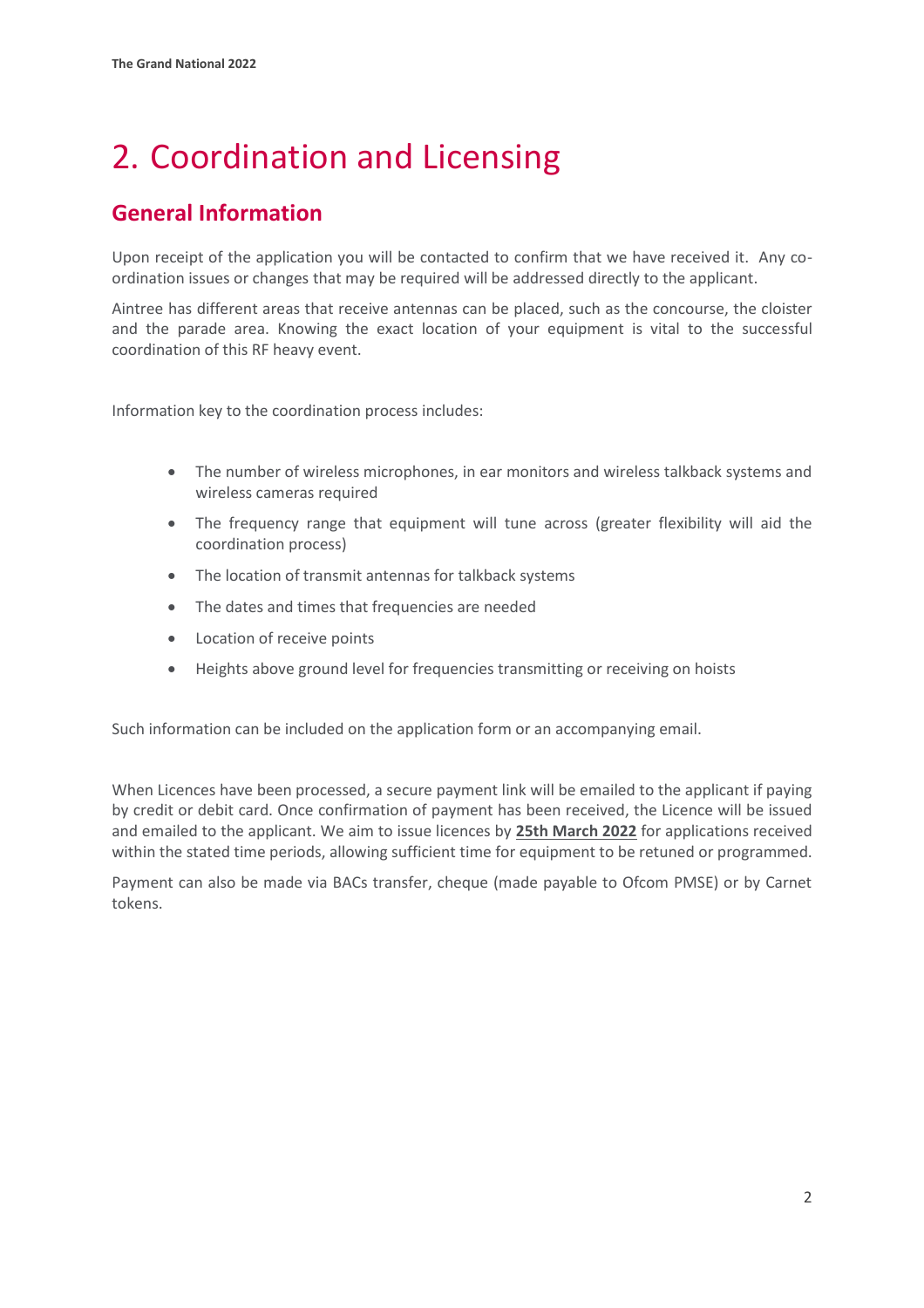# <span id="page-5-0"></span>3. Event Time

PMSE may be onsite to provide support to the PMSE community throughout the event, it is imperative that all frequencies are used within the terms and conditions of the Licence held. This includes transmission of frequencies only during the times and dates stated on the Licence, not exceeding the designated maximum power, transmitting frequencies only from the location specified on the Licence or as discussed with the Event Coordinator.

If interference is experienced during the event the Event Coordinator may be available to assist onsite during office hours by way of investigating the possible cause of the interference. If the cause is identified the necessary steps will be taken. If interference occurs outside of office hours the Event Coordinator or Emergency Coordinator will be able to assist.